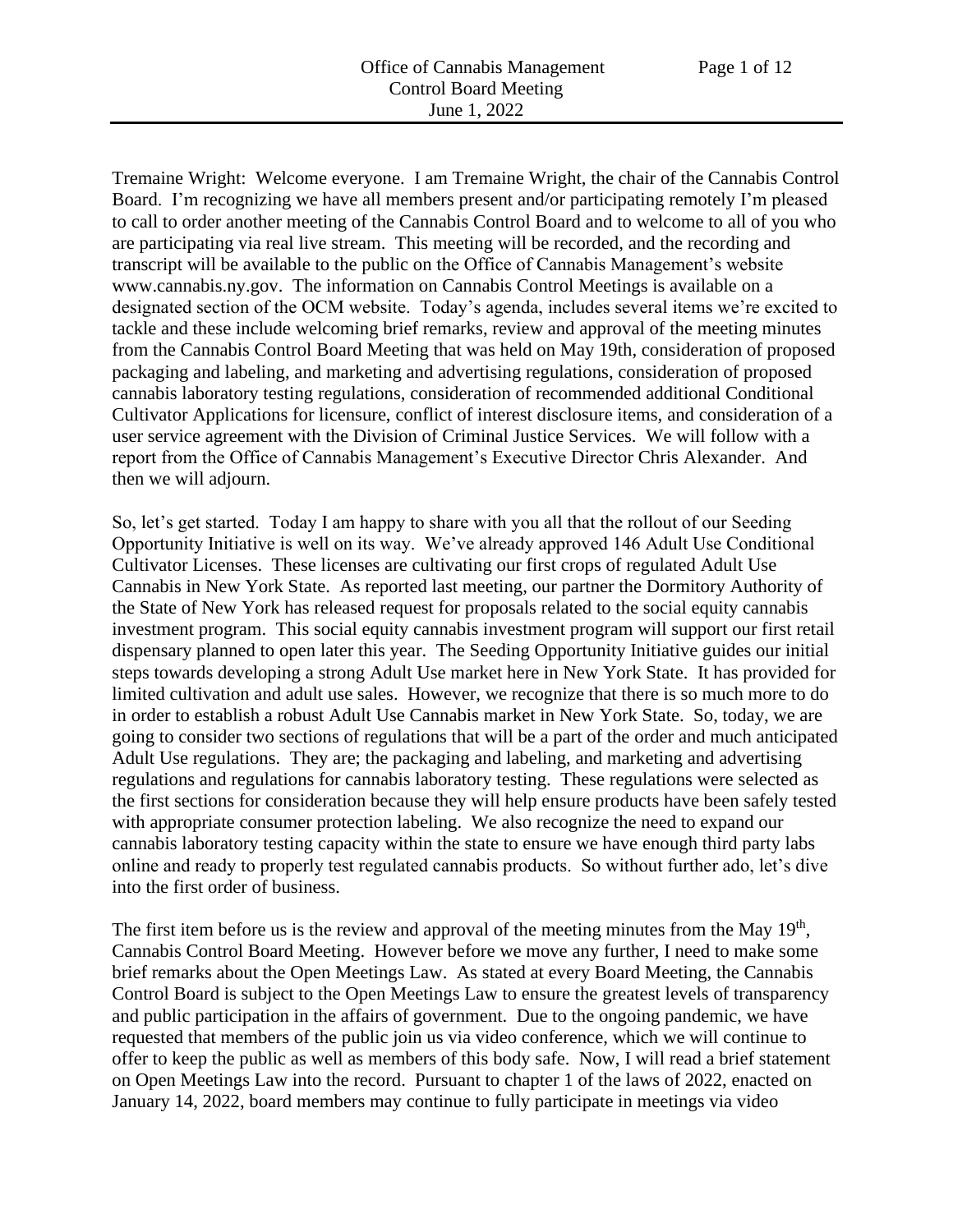conference from locations that are not open to the public provided that the public has the ability to view or listen to such proceedings, and the meetings are recorded and later transcribed. The public was provided with information on how to access this meeting within the public meeting notice distributed to members of the press and posted on the OCM website. A recording of this meeting, together with the transcript, will also be made available on the OCM website. Previous recordings, meeting minutes, and transcripts are archived there as well. And please note, that there is a designated tab on the website entitled Board Meetings which provides access to all of this information. Now may I please have a motion to approve the May  $19<sup>th</sup>$ , 2022, board meeting minutes?

Male: So moved.

Tremaine Wright: Have a second?

Jen Metzger: I'll second.

Tremaine Wright: Ms. Metzger, thank you. Is there any discussion? Hearing none, I'll call for a vote. All in favor?

All: Aye.

Tremaine Wright: The motion to approve the May  $19<sup>th</sup>$ , 2022 board meeting minutes carries. Next order of business before us will be one of our resolutions. May I please have a motion to consider resolution No. 2022-11 Resolution approving Proposed Regulations for Packaging and Labeling, and Marketing and Advertising?

Adam Perry: So moved.

Tremaine Wright: A second. And I think we have Garcia to second.

Jessica Garcia: Seconded.

Tremaine Wright? Thank you and now I'd like to ask Lila Hunt, our Deputy Director for Public Health Campaign to please provide an overview of these regulations.

Lila Hunt: Thank you Madam Chair and thank you to the members of the Board. First I'd like to begin with thanking our fellow Cannabis Regulators across the country and in so doing regulations before you today, were crafted based on numerous discussions with subject matter experts in those states building off the best practice and lessons learned over many years. The Packaging and Labeling regulations before you have two primary goals; the first goal is to maintain a safety and quality. To that end, all packages are required to be child resistant, tamper evident, nontoxic and must fully enclose each product. Further, packaging and labeling cannot be attractive to individuals under 21. We have a robust definition before you for attractiveness to individuals under 21 which applies to both packaging and labeling and marketing and advertising. So, for example, this would include packages that might resemble cartoons or toys,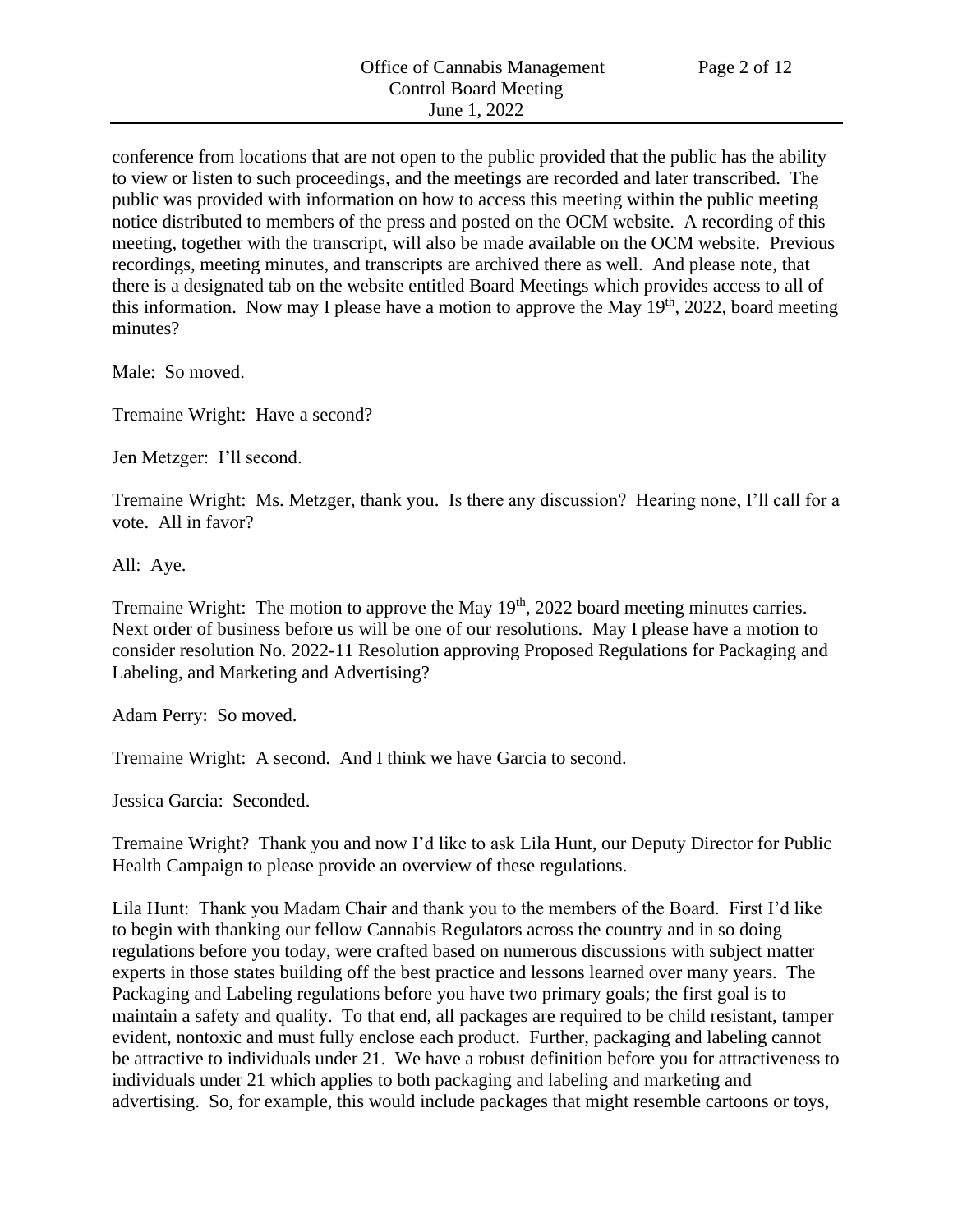or other similar products that would be marketed to individuals under 21 in particular candy or cookies similar products. All of these examples are expressly prohibited in the regulation.

The second goal is to inform consumers about what it is they're consuming. To that end labels include any key public health messages, serving sizes, potency, ingredients and usage and storage instructions. False of misleading statements or statements that make health claims will not be allowed. Further, and as seen on the screen here a universal symbol will be included on all packages so that consumers know that it is a regulated product. New York State is the first state in the nation to have completed consumer testing of our universal symbol and that feedback is appropriated in the image you see on this slide. Licensees who do not follow these rules may face fees, suspension and revocation of their license. And to round it out, last but certainly not least, we explained out provisions in this section of regulations which would create a new packaging environmental sustainability program. To speak to this new program, I'd like to hand it to Board Member Metzger to provide an overview.

Jen Metzger: Thank you Lila so first I just want to give a little context for this. The Marijuana Regulation and Taxation Act recognizes the critical importance of setting New York Cannabis industry on a sustainable path and puts environmental protection and climate resiliency right up front in the intent of the law. We face climate crisis and we have a real opportunity to get it right from the state rather than repeating the mistakes made elsewhere. And this includes how we approach the packaging of cannabis products. The rate of plastics production will rise doubling every 15 years and this has been largely driven by packaging. By mid century, it's estimated that there will be more plastics in the ocean ton for ton than there will be fish unless we change course. So, and it's not just a waste issue, it's also a climate issue. Plastics are made from fossil fuels and when life cycle emissions are taken into account, the emissions from the US plastics industry is expected to exceed the coal industry's emissions by the end of the decade. So, the good news is that there are a variety of solutions and strategies available to address packing needs sustainably. The proposed regulations are intended to encourage the use of materials other than single use plastics. But if plastics are used, they would need to have a minimum post consumer content of 25%. Licensed applicants depending on the license type will be required to submit an environmental sustainability program for packaging as part of their application. And this would be a program of the applicant's own design. And the reason why it's being included in the application is because the MRTA directs the Board to consider waste and single use plastics specifically along with other criteria and licensing decisions. I want to note that we've included language in the regulations that are intended to clarify and make it easier to pursue reuse and refilling strategies if that's something that licensees would like to pursue. It's one of the best ways, of course, of reducing waste. The proposed regulations also require some basic annual reporting so that we can establish a baseline of information and evaluate progress over time. So, as I said in the beginning, this is a real opportunity to set a sustainable course and we look forward to getting the public's feedback on these proposed regulations. So thanks so much and back to you Lila.

Lila Hunt: So next up overview of Part 129 which is Marketing and Advertising Regulations. These regulations establish the rules for marketing and advertising of cannabis products and businesses who, of course, sell them ensuring that such marketing and advertising first and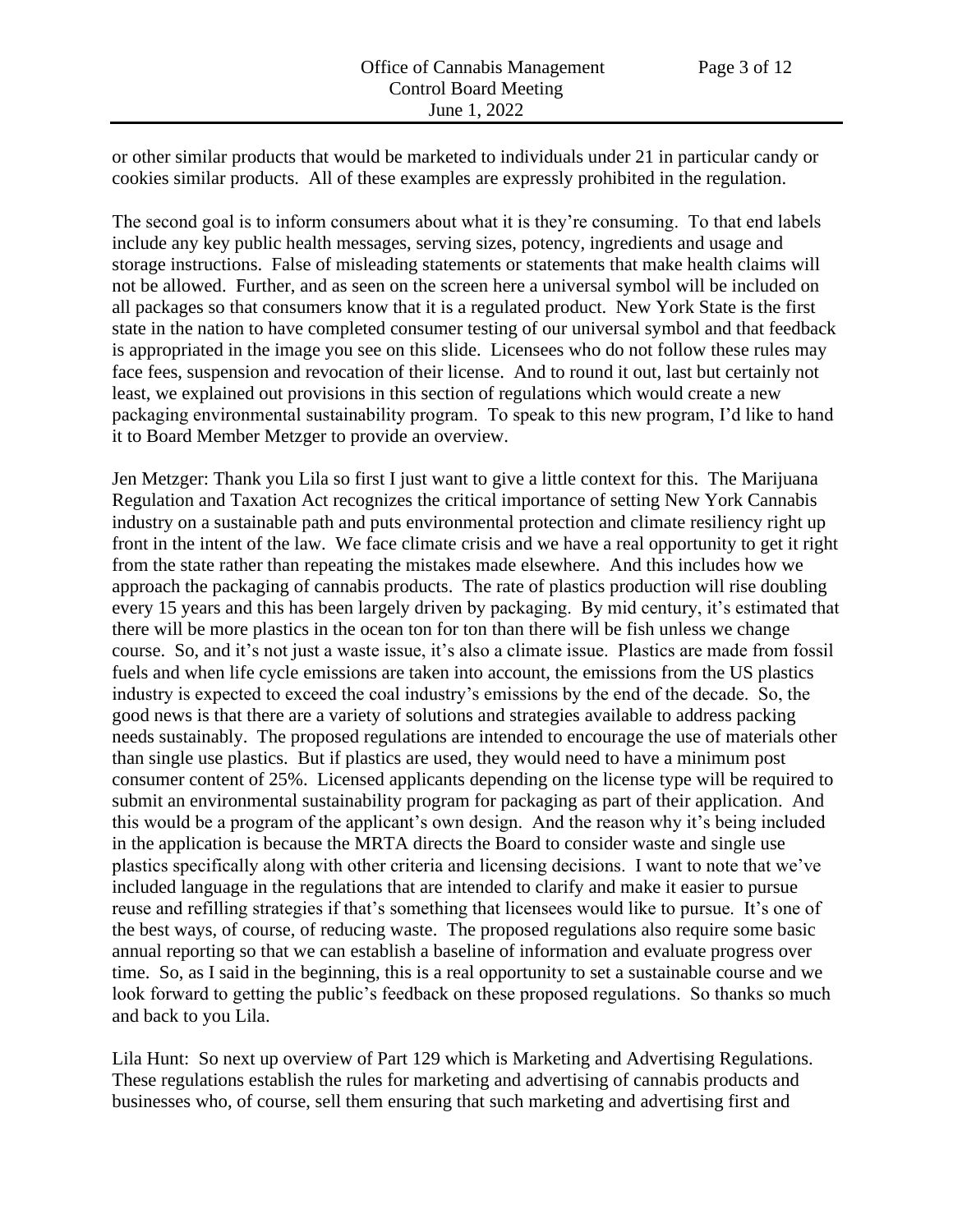foremost does not appeal to youth or promote \_\_\_\_\_\_\_\_\_\_(keeps fading). In so doing, it prohibits including images or audio of children or cartoons including actors that are less than 25 years of age. And it is anticipated that licensees would have to ensure that audiences where such marketing and advertising is placed would be 90% the age of 21 or over. Further, to the point that media cannot promote misuse, we included warnings such as age restriction and notes about responsible consumption which we do bold in text in a bright yellow box in written media or stated audibly if not. Avoiding promoting over consumption, any false or misleading again a similar theme from packaging and labeling, or suggesting products or state have curative therapeutic effects would not be allowed. Further, advertisement and retail store signage must follow the rules within their location format and content such that they cannot be within 500 feet of a school or playground and they cannot be in the form of a billboard. Again, here licensees who do not follow these rules may face suspension, cancellation and revocation of their license. So thank you, I'm happy to answer any questions you may have.

Tremaine Wright: Thank you Lila and I'd like to open up the floor to the Board Members. Are there any discussions, questions or comments related to these regulations? Mr. McDaniel.

Rubin McDaniel: Yes three things; one is I really appreciate the good work our board member Ms. Metzger did on assisting with this. It was outside of your normal day-to-day job, so Jen thank you so much for the work you did on sustainability I know it's very important and very helpful to us. Second, I just want to thank the staff they went into pretty good detail and I think you have put the other people's mistakes as well as the good work they've done. And finally, I do think that our labeling is prominent but not overwhelming \_\_\_\_\_\_\_\_\_\_\_\_\_\_\_(faded out). It should be noted that most of our staff as a good percentage of you all could not appear in advertisement anybody under 25 so the youthful energy is wonderful and I appreciate it.

Tremaine Wright: Any other comments? Questions? Okay then I will call for a vote. Ms. Metzger?

Jen Metzger: Aye.

Tremaine Wright: Ms. Garcia?

Jessica Garcia: Aye.

Tremaine Wright: Mr. Perry?

Adam Perry: Aye.

Tremaine Wright: Mr. McDaniel?

Rubin McDaniel: Yes.

Tremaine Wright: And yes, so the motion to approve resolution No. 2022-11 resolution approving proposed regulations for Packaging and Labeling, and Marketing and Advertising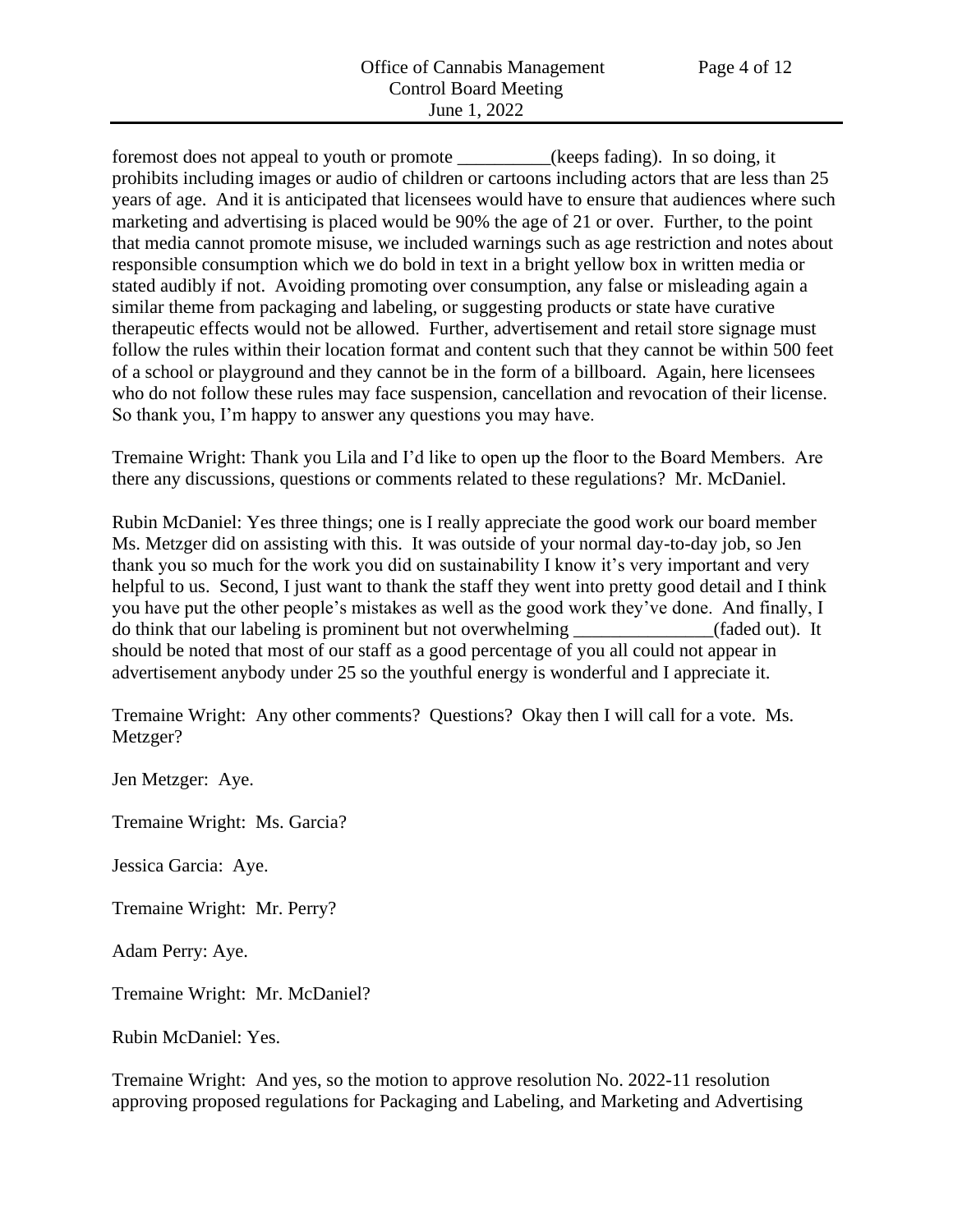carries. Alright and now we're going to move to the resolution related to Regulations for Laboratory Testing. May I please have a motion to consider and approve Resolution No. 2022- 12 a resolution approving proposed regulations for Laboratory Testing?

Jen Metzger: So moved.

Tremaine Wright: Ms. Metzger. A second?

Rubin McDaniel: Second.

Tremaine Wright: Mr. McDaniel, thank you. At this time I'd like to ask Ms. Quackenbush, is she still available? She's online okay Ms. Nicole Quackenbush, the Office Director of Health and Safety to provide an explanation of these proposed regulations.

Nicole Quackenbush: Thank you Madam Chair. Thank you members of the Board and good afternoon everyone. The Cannabis Laboratory proposed regulations establish an application process that will allow us to permit independent cannabis testing labs as well as approve laboratory testing firms. The existing independent laboratories that are already certified to test medical cannabis under the Department of Health would be authorized to test medical as well as Adult Use cannabis under the Office of Cannabis Management. Laboratories must be ISO 17025 accredited as well as meet other quality assurance and staffing requirements. Ownership is prohibited from having a direct or indirect interest in any other registration or license type under the Cannabis Law. Laboratory sampling firms which would be independent of the registered organizations or licensees for adult use would be collecting the samples from the registered organizations and licensees for lab testing to ensure that there are random sample collections to help protect public health and safety. The proposed regulations also include requirements for a State Reference Laboratory so that we may test when needed for quality assurance matters and to assist with laboratory methods development. Thank you and I'm happy to answer any questions that you may have.

Tremaine Wright: Thank you Nicole. I will ask of the Board are there any questions, comments and/or discussion? Mr. McDaniel I see.

Rubin McDaniel: I heard through the grapevine that other states have had a problem with people gaming the testing system and as I read these regulations it seems that we've taken that into account by having multiple ways and multiple testers if you will. But Nicole or Chris could you talk a little bit about how you considered attacking that concern on these regulations?

Nicole Quackenbush. Sure, so the regulations include the independent sampling firms to collect the sample so that the licensees are not selecting specific samples, they are randomly collected. Additionally, there is no ownership intermingling with the sampling firm as well as the licensees or the registered organizations to promote that third party scenario with the sampling firm collecting.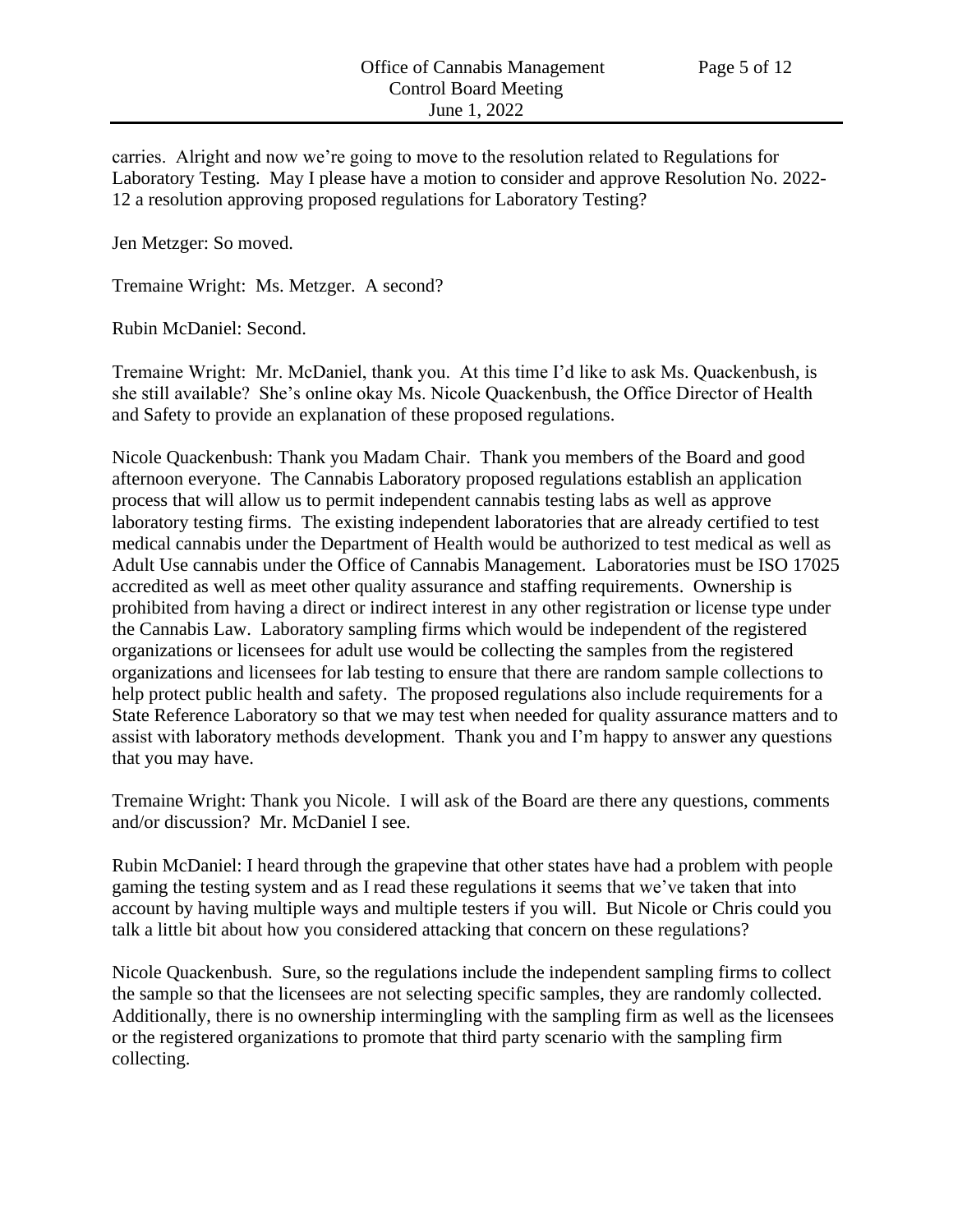Chris Alexander: In addition to that though, a lot of the gaming that we've seen in other states has been where you have a proliferation of a lot of small labs, a lot of mom and pop labs and as they complete for business from potential operators, they tend to be more flexible in the way they report out THC content or other readings on analytes or contaminates. So part of what we've been exploring by importing by bringing in the folks that have been in the medical program and letting them start first, trying to assess the supply and strengths or the supply needs before letting it out too much. So, there is going to be a process of grandfathering the folks that have been in that want to participate in Adult Use and then allowing others to come in on a need basis to avoid that over supply and that potential for abuse as people lab shop. That's what we heard from a lot of other regulators in other states.

Rubin McDaniel: That's great to hear. Just another example of you all staff looking at other regulations, other states, seeing what the issues have been and incorporate them. Thank you.

Tremaine Wright: Are there any other questions or comments? If there are no other comments I'm going to call for a vote. Ms. Metzger?

Jen Metzger: Aye.

Tremaine Wright: Ms. Garcia?

Jessica Garcia: Aye.

Tremaine Wright: Mr. McDaniel?

Rubin McDaniel: Aye.

Tremaine Wright: Mr. Perry?

Adam Perry: Aye.

Tremaine Wright: I am voting in the affirmative as well so the motion to approve resolution No. 2022-12 resolution approving proposed regulations for Laboratory Testing carries. Now we'll move over to our Conditional Cultivator Applications for Licensure as the next order of business. May I please have a motion to consider Resolution No. 2022-13 resolution approving Conditional Cultivator Applications for Licensure?

Adam Perry: So moved.

Jen Metzger: Second.

Tremaine Wright: Thank you. Mr. Alexander can you please provide an overview of these applications?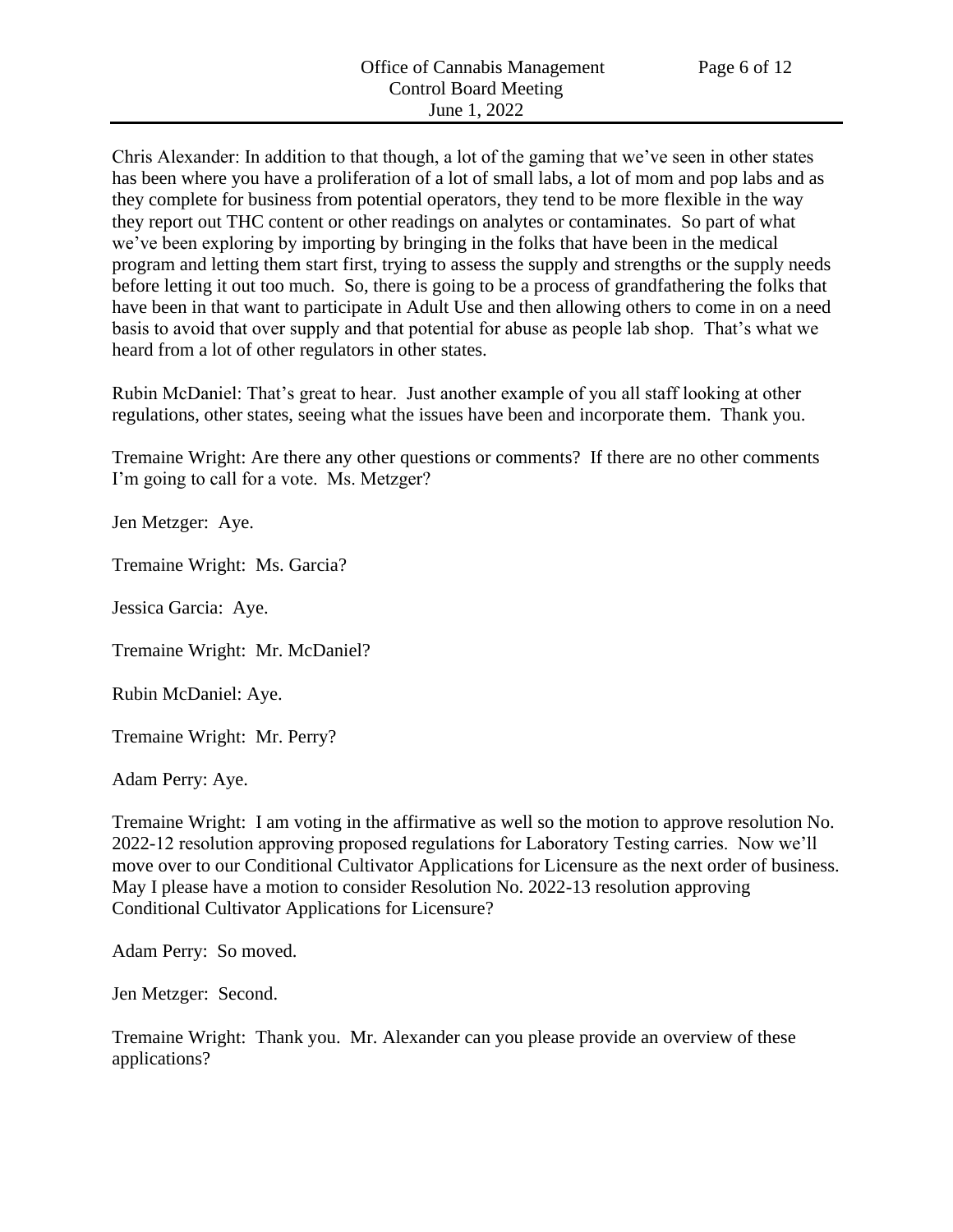Chris Alexander: Absolutely and thank you Madam Chair and Board Members for the work that you're doing today to continue to advance the Seeding Opportunity Initiative. We are so thrilled to again present to you some applications for consideration. Today we're presenting 16 applications before you this would add to the 146 that the Board has approved over the course of the three previous Board Meeting. We received more than 200 applications to date from New York's existing Hemp Farmers who have been interested in transitioning over to the Adult Use program. We continue to work with applicants to complete these applications. The application period does close on June 30th and we've advanced this to continue to make the best and the most of the growing season, knowing that this product will line the stores of equity, entrepreneur owned dispensaries before the end of this year. So, we're really excited to advance these additional applications and look forward to answering any questions that you all may have.

Tremaine Wright: Are there any questions on this?

Jen Metzger: Madam Chair just more of a comment. But we are now at the beginning of June and in terms of the growing season, there is a timing issue of moving these forward we're all very cognizant of and I do want us to consider meeting as frequently as possible between now and the end of the month to move applications forward as expeditiously as possible.

Tremaine Wright: Thank you for that comment. I believe that we are trying to meet the needs of all of our applicants and potential licensees. We have agreed to make sure that we are meeting as regularly as possible so that we can process them as they become completed applications. And at this point, I believe it was in your report that how many do we have outstanding still waiting for them to complete?

Chris Alexander: Yeah we're waiting for additional information to come in, background check and information of that type.

Tremaine Wright: And as soon as that is available, our next meeting will be scheduled. So thank you very much for bringing that um Board Member Metzger. Are there any additional comments or questions? Hearing none, I'll call for the vote. Ms. Metzger.

Jen Metzger: Aye.

Tremaine Wright: Garcia?

Jessica Garcia: Aye

Tremaine Wright: McDaniel?

Rubin McDaniel: Aye.

Tremaine Wright: Mr. Perry.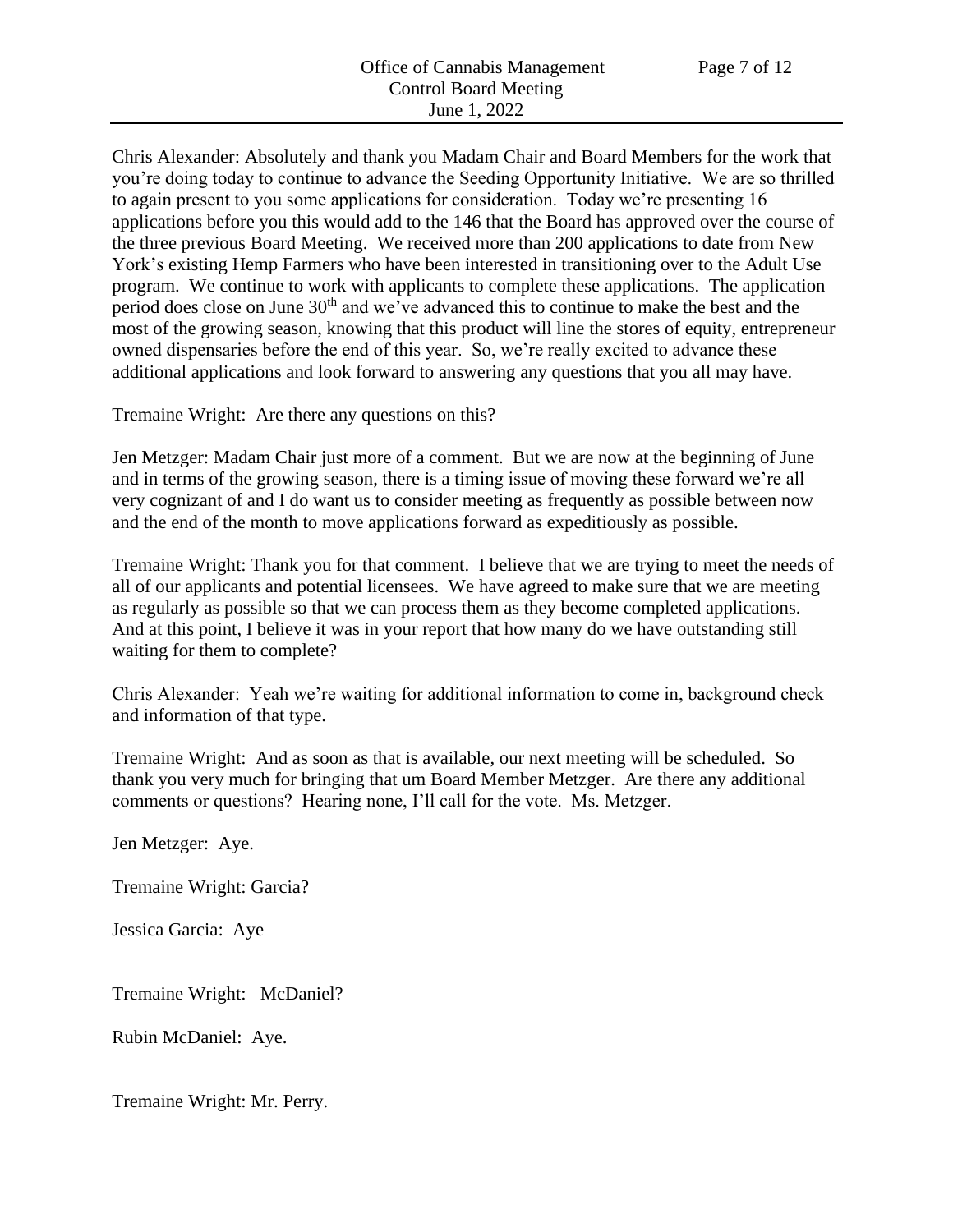Adam Perry: Aye.

Tremaine Wright: I vote in the affirmative as well. So the motion to approve resolution No. 2022-13 resolution approving Conditional Cultivator Applications for Licensure carries. Next order of business is consideration of two conflict of interest disclosures. The first one we'll take up is resolution No. 2022-14 permitting member Jen Metzger to hold public office and serve as a member of the Cannabis Control Board. May I please have a motion to consider and approve resolution No. 2022-14 permitting Jen Metzger to hold public office and serve as a member of the Cannabis Control Board.

Rubin McDaniel: So moved.

Tremaine Wright: May I have a second?

Jessica Garcia: I'll second.

Tremaine Wright: Thank you.

Jen Metzger: I'm going to recuse myself from this.

Tremaine Wright: Mr. Alexander can you please provide us with some background regarding the need for these types of resolutions?

Chris Alexander: No problem. Pursuant to Article 2 section 7 of the Cannabis Law, Board Members and office staff must disclosure and seek approval to participate in other public offices or Boards. We've advanced previous resolutions like this in the past. This resolution provides express written permission for Board Member Metzger and a member of our staff to continue to serve on the Boards that they currently serve.

Tremaine Wright: Thank you. Is there any discussion, questions, or comments? Mr. Perry.

Adam Perry: Yes, I don't know how we can move or vote on this without knowing what those other Boards that they intend to serve on are?

Chris Alexander: Sure thing Board Member if I can explain. So for Board Member Metzger, it's the Ulster County Land Bank Development Corporation.

Tremaine Wright: At this time would you also like to identify the…

Chris Alexander: Sure, absolutely. And the office staff is Erica Strupp and she is a member of the New York State Department of Health Institutional Review Board.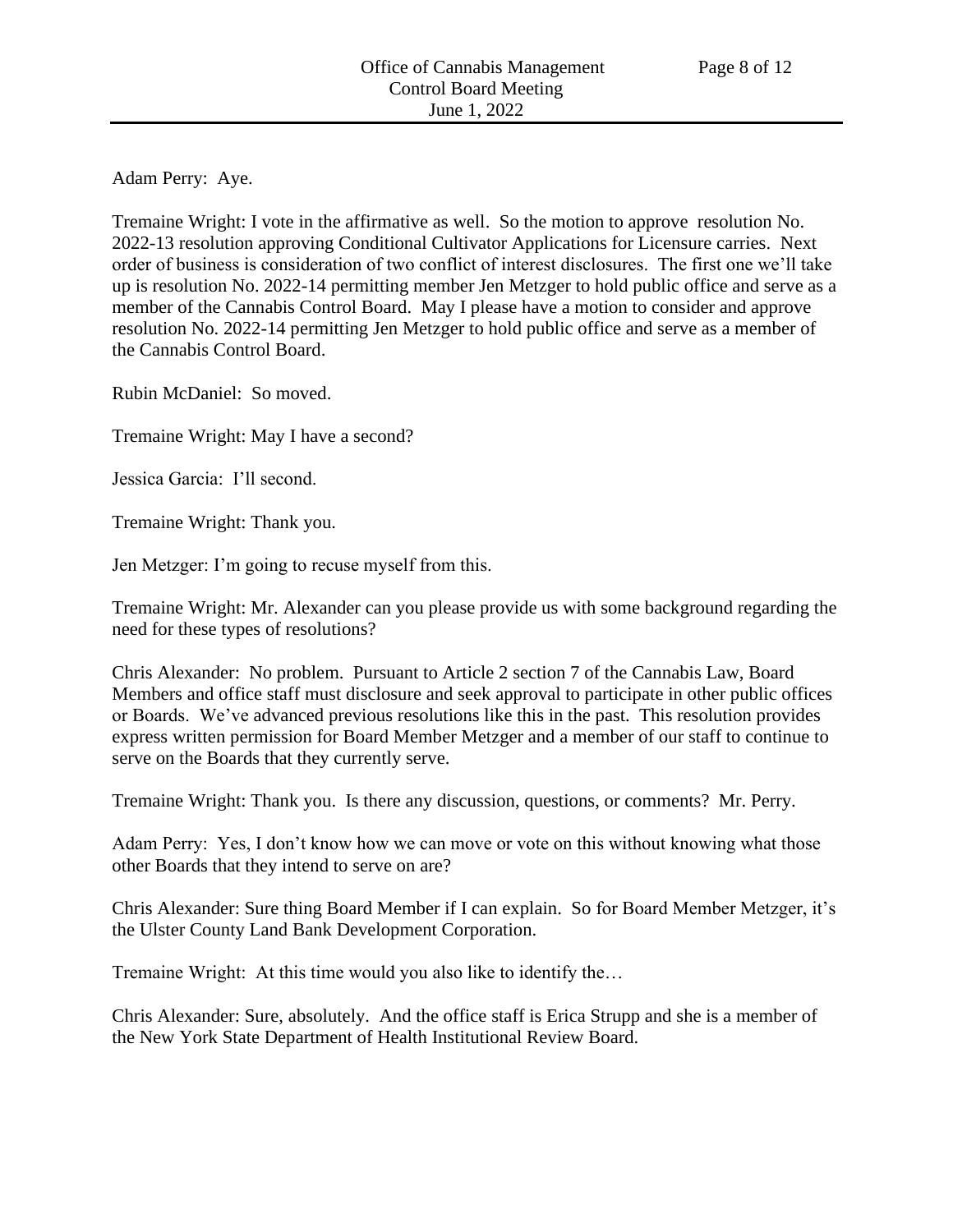Tremaine Wright: Has this gone, I guess if there are no other questions would be has our council reviewed this and explored any conflicts that might arise and have they spoken to each of the people that are seeking this disclosure?

Chris Alexander: Yes, yes, they have.

Jessica Garcia: May I suggest a filing amendment to both of these resolutions to specify which public office we are giving approval to participate?

Tremaine Wright: Yes we may. So I believe it recognizes, it should be the last paragraph of the resolution. It currently reads, Resolve, the Board provides the express written permission for Jen Metzger to continue to hold the following public office Ulster County Land Bank Development Corporation member. Does that suffice or would you like to change that language Member Garcia?

Jessica Garcia: That suffices provided that it's in the resolution.

Tremaine Wright: Okay so just to be clear, we are not going so there is no amendment that fails that is being withdrawn. The resolution the last paragraph of the resolution in the resolved paragraph identifies the service or the Board which our member and/or staff will be participating on in each case. Are there any other questions or concerns? Then I'll call for a vote. Ms. Garcia?

Jessica Garcia: Aye.

Tremaine Wright: Mr. McDaniel?

Rubin McDaniel: Aye.

Tremaine Wright: Mr. Perry?

Adam Perry: Aye.

Tremaine Wright: And I vote in the affirmative as well, the motion to approve resolution No. 2022-14 carries. And now for our second conflict of interest resolution can we please have a motion to consider resolution No. 2022-15 permitting Erica Strupp to hold public office and serve as a member of the Office of Cannabis Management?

Jen Metzger: So moved.

Tremaine Wright: Can I have a second.

Jessica Garcia: Second.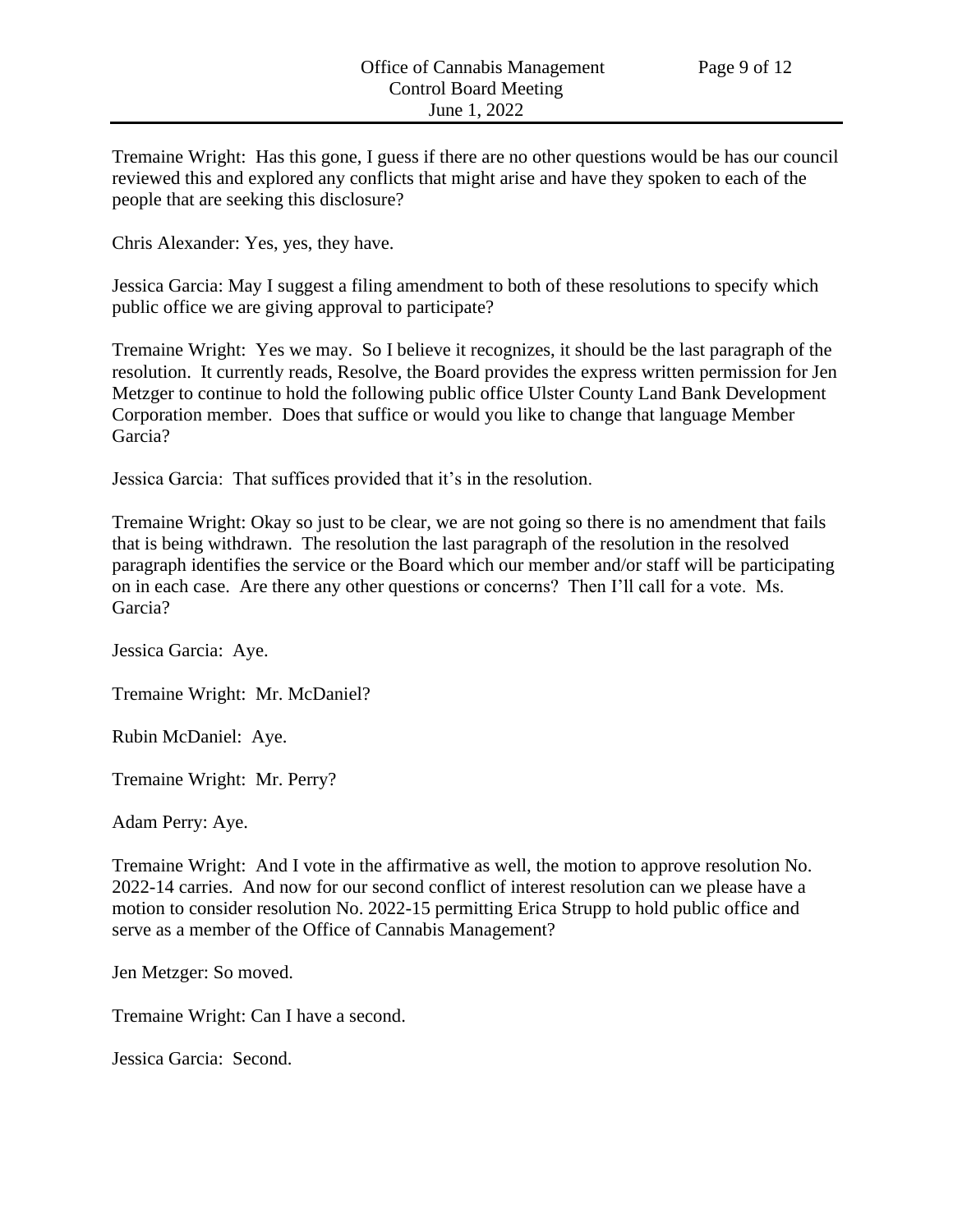Tremaine Wright: Is there any discussion or comments regarding this resolution and just for sake of clarity I just want to read the resolved paragraph into the record, Resolve the Board approves its express written permission for Erica Strupp to continue to hold the following public office, New York State Department of Health Institutional Review Board Member. Are there any questions or comments of the Board? Ms. Garcia?

Jessica Garcia: Aye.

Tremaine Wright: Oh I'm sorry, I'll call for the vote I'm sorry. Ms. Garcia?

Jessica Garcia: Aye.

Tremaine Wright: Ms. Metzger?

Jen Metzger: Aye.

Tremaine Wright: McDaniel?

Rubin McDaniel: Aye.

Tremaine Wright: Mr. Perry?

Adam Perry: Aye.

Tremaine Wright: And I vote in the affirmative as well. The motion to approve resolution No. 2022-15 carries. Our next we have a bunch of resolutions today. The next thing on our agenda is to consider a resolution to enter into a data service agreement with the Division of Criminal Justice Services. May I please have a motion to consider resolution No. 2022-16 which is a resolution to authorize the Executive Director of the Office of Cannabis Management to implement a user service agreement between the Office of Cannabis Management and the Division of Criminal Justice Services.

Rubin McDaniel: So moved.

Tremaine Wright: McDaniel. May I have a second?

Jessica Garcia: Second.

Tremaine Wright: Garcia. At this time, I'm going to ask Mr. Alexander could you please provide us with some background regarding the need for this resolution.

Chris Alexander: Absolutely Madam Chair. This resolution is administrative in nature but it is very important. Section 138 of the Cannabis Law authorizes the Board to request, receive, and review criminal history information through the Division of Criminal Justice Services with respect to each applicant who appears before the Board seeking a registration, license, permit or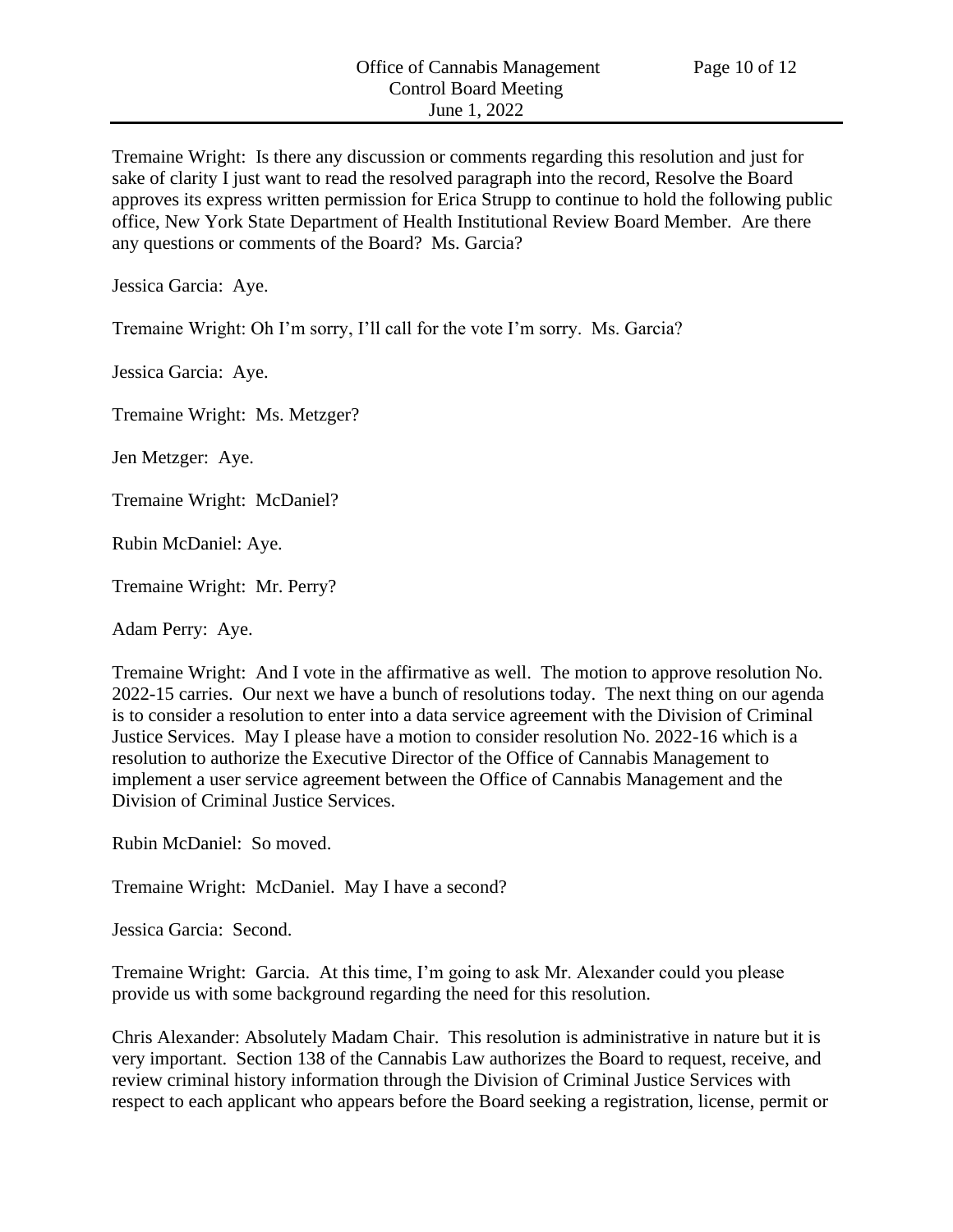authorization to engage in regulated activities. This resolution will put that into practice and allow OCM staff to utilize that access to conduct background checks.

Tremaine Wright: Thank you Chris. Is there any discussion, comments or questions? Okay hearing none I will call for the vote. Ms. Garcia?

Jessica Garcia: Aye.

Tremaine Wright: Ms. Metzger

Jen Metzger: Aye.

Tremaine Wright: McDaniel?

Rubin McDaniel: Aye.

Tremaine Wright: Mr. Perry.

Adam Perry: Aye.

Tremaine Wright: And I vote in affirmative as well. The motion to approve resolution No. 2022-16 resolution to authorize the Executive Director of the Office of Cannabis Management to implement a user service agreement between the office of Cannabis Management and the Division of Criminal Justice Services carries. Now I would like to ask Mr. Alexander would you please share with us the Executive Director's report.

Chris Alexander: Thank you again, Madam Chair. We are so excited of the outreach and support and public engagement that we've had around our CAURD opportunity, the Conditional Adult Use Retail Dispensary opportunity. We actually to help inform the public hosted two virtual meetings after our last meeting. We call them "Get Ready, Get Set" workshops to prepare eligible New Yorkers for the opportunity that's oncoming and to hear directly from communities about this opportunities and answer any questions they may have. We focused on engaging individuals with convictions by leaning on community based organizations who serve said population, also leaning on the small business community to identify as well, business owners who also meet the eligibility criteria.

We also held two learning sessions. What we heard directly from the public on input, etc. on the opportunity, on May 17<sup>th</sup> and another day following. First, "Am I eligible for CAURD?" And the second was, "How can I prepare my community for CAURD?" Sorry my apologies. The two learning sessions listening sessions were called "How to support cannabis cultivation in New York State?" Session two was, "How to ensure equity in NYS Cannabis economy?" so, we're really pleased with the input that we received from the public from those who engaged with us and our office. We encourage the rest of you out there listening to continue to do so. You can submit your comment on the regulations or you could have submitted up until yesterday when the regulation period closed. So we thank you to all who have engaged with us and have